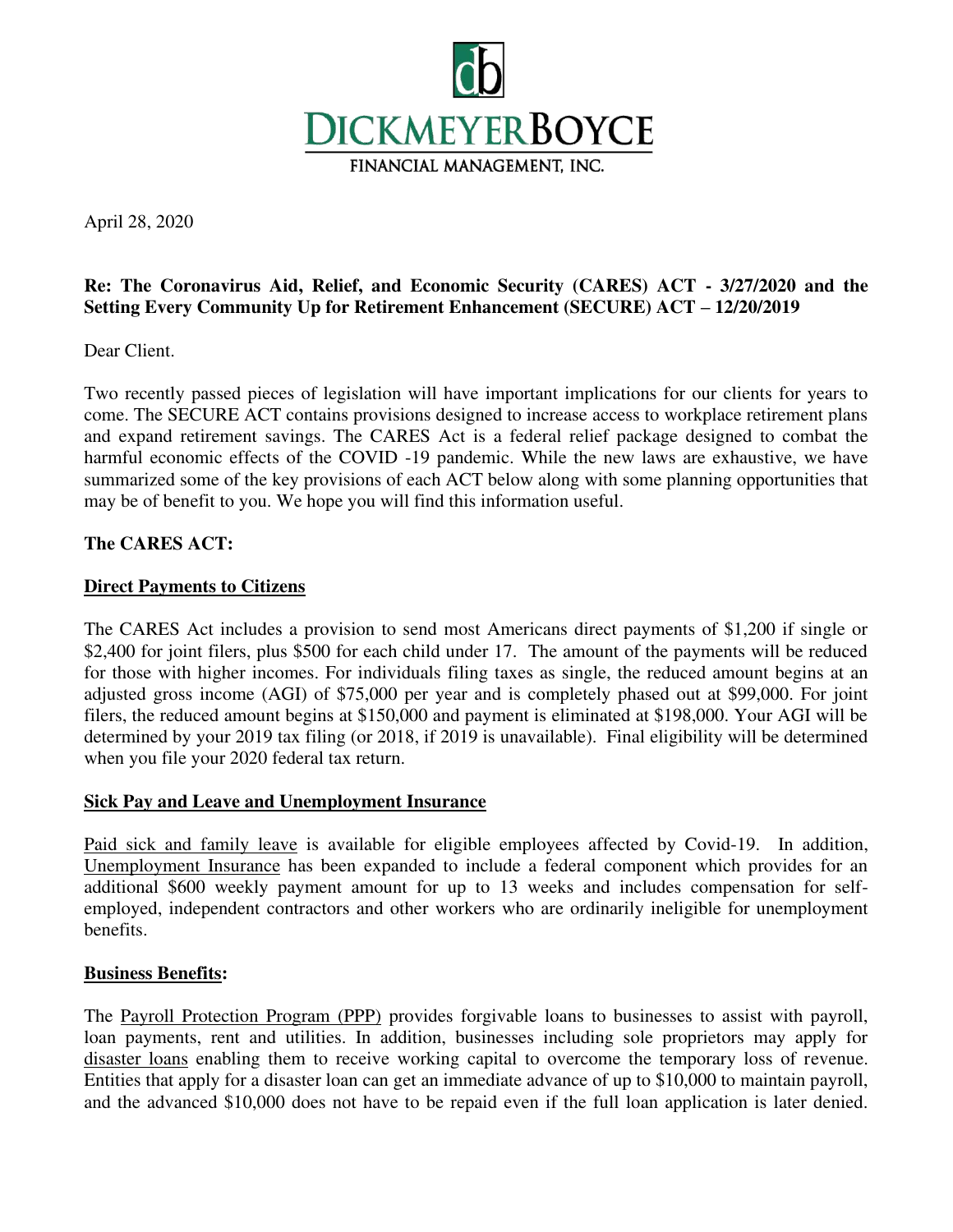

CARES ACT and SECURE ACT Page 2 of 4

Both programs are administered through the Small Business Association (SBA) in conjunction with local banks.

An employer's portion of Social Security payroll tax payable in 2020 may be deferred until January 1, 2021, with the first half of the deferred 2020 payment due at the end of 2021 and the second half due at the end of 2022.

Employers may also be eligible for up to one year of credit against the employer's 6.2% share of Social Security tax for a business that is fully or partially suspended due to government orders, or where revenue in a quarter in 2020 is less than 50% of the revenue in the same quarter last year.

## **Health Care:**

The CARES ACT expands coverage of telehealth services under Medicare. It also allows highdeductible health plans with health savings accounts (HSAs) to cover telehealth services even if patients have not met their annual deductible.

In addition, specifically for HSAs, MSAs and FSAs eligible medical expenses will now include over the counter (OTC) medications and menstrual care products.

## **Federal and State Tax Filing Deadlines:**

The deadline for filing and the payment of 2019 federal income taxes and estimated taxes has been moved from **April 15 to July 15, 2020**, by the Internal Revenue Service (IRS). For our clients living in Indiana the Indiana Department of Revenue also changed their filing deadlines to match the IRS. As a result, Indiana state taxes due as well as 1<sup>st</sup> quarter estimates will be due on July 15<sup>th</sup>, 2020. **Please note that 2nd quarter estimates for the state of Indiana are still due 6/15/2020**.

**Indiana County Property Taxes (Real Estate) are still due on May 11th**. However, counties can waive penalties on payments made after May 11<sup>th</sup> for a 60-day period.

The CARES Act allows for a \$300 above-the-line deduction (previously below-the-line) for cash charitable contributions made to  $501(c)(3)$  organizations. This applies only to taxpayers who take the standard deduction. The ACT also relaxes the limit on charitable contributions for itemizers by increasing the amount that can be deducted from 60% of adjusted gross income to 100% of gross income.

#### **The deadline for making 2019 IRA and HSA contributions has also been moved to July 15, 2020.**

## **Retirement Plans (IRAs, 401(k)s, 403(b)s:**

## **SECURE ACT**:

• Allows for Traditional IRA contributions to be made at ANY AGE. Previously you had to be under age 70 ½ and have earned income to make a contribution to an IRA. You still must have earned income in order to contribute. **Planning Opportunity**: If you are over age 70  $\frac{1}{2}$ , still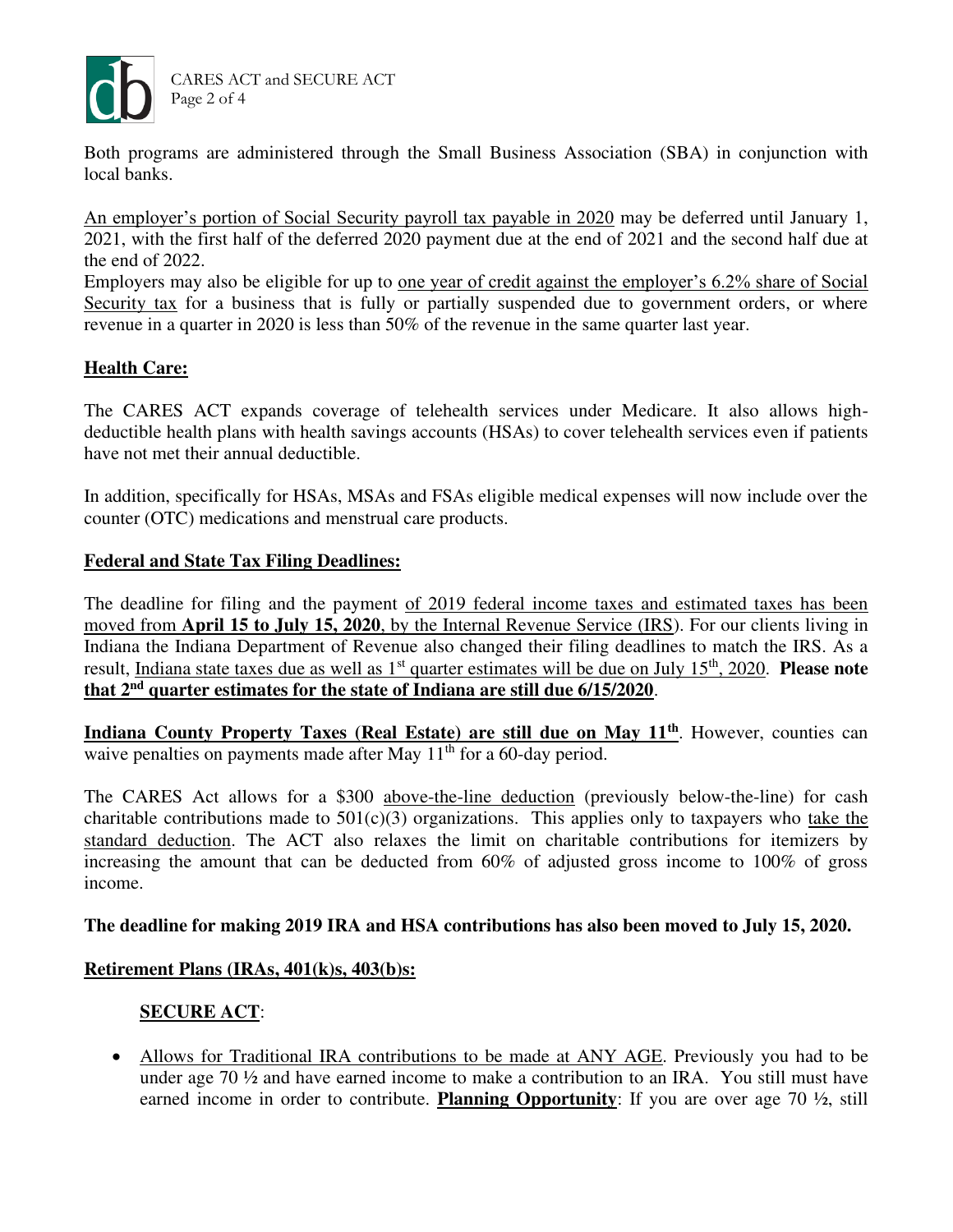

working and have earned income you can contribute to an IRA and a spousal IRA if married. Regular deductibility rules apply.

- The starting age for Required Minimum Distributions (RMD)s has been pushed back to age 72 from age 70 ½. You must have turned 70 ½ in 2020 or later to benefit from the delayed start age. Individuals who turned 70 ½ in 2019 AND did not defer their first distribution to April of 2020 must adhere to the old rules. **Planning Opportunity:** The age 72 start date gives those who do not need the income two additional years of tax deferral and two additional years for tax planning, such as for Roth Conversions.
- Inherited (Stretch) IRA Rules for non-designated beneficiaries are drastically curtailed. Previously, if the account owner had started distributions, then upon their passing the beneficiary could inherit this IRA and take minimum required distributions over their longer life expectancy. This is no longer allowed. Now unless you are considered an eligible designated beneficiary, distributions from the IRA must be complete by the end of the  $10<sup>th</sup>$  year. (no RMDs required in years 1-9) **This change will accelerate the distributions and the taxes due for nondesignated beneficiaries.** Some plan exceptions apply. Designated beneficiaries are exempt from the 10-year rule. Examples of designated beneficiaries include surviving spouses, disabled persons, chronically ill persons, a beneficiary not more than 10 years younger than the decedent and the decedent's minor child.

## **CARES ACT:**

- Temporary waiver of Required Minimum Distributions **Required minimum distributions (RMDs) are suspended for 2020** for account owners and inherited IRA beneficiaries. In addition individuals who delayed first-time distributions in 2019 may skip RMDs for 2019 and 2020. This means that individuals who turned 70½ in 2019 and were waiting until April 15, 2020, to take their first RMDs now have until the end of 2021 to start taking distributions. **Planning Opportunity:** An RMD still makes sense for someone in need of income or who expects to be in a lower tax bracket this year. That said, if you need the income but can curtail or reduce the amount of your annual RMD this can prove effective by allowing investment assets to recover and by reducing overall taxable income.
- In addition, individuals who have taken an RMD in the past 60 days may have the option to undo it. If it's returned to a retirement account within 60 days, the distribution will be treated as a 60 day rollover. Keep in mind, however, that only one rollover is allowed per 12 month period. Beneficiary/inherited IRA RMDs are not eligible for the rollover back into an IRA. **Planning Opportunity:** If you recently received an RMD and do not need the funds consider rolling them back into an IRA or company retirement plan. This will serve to reduce taxable income and resume the tax deferred growth of the investment.
- The CARES Act also seeks to make retirement plan funds available to retirement savers who need to tap tax deferred savings during this time of need for emergency spending. The CARES ACT permits in service **coronavirus-related hardship distributions or (CRD**) of up to